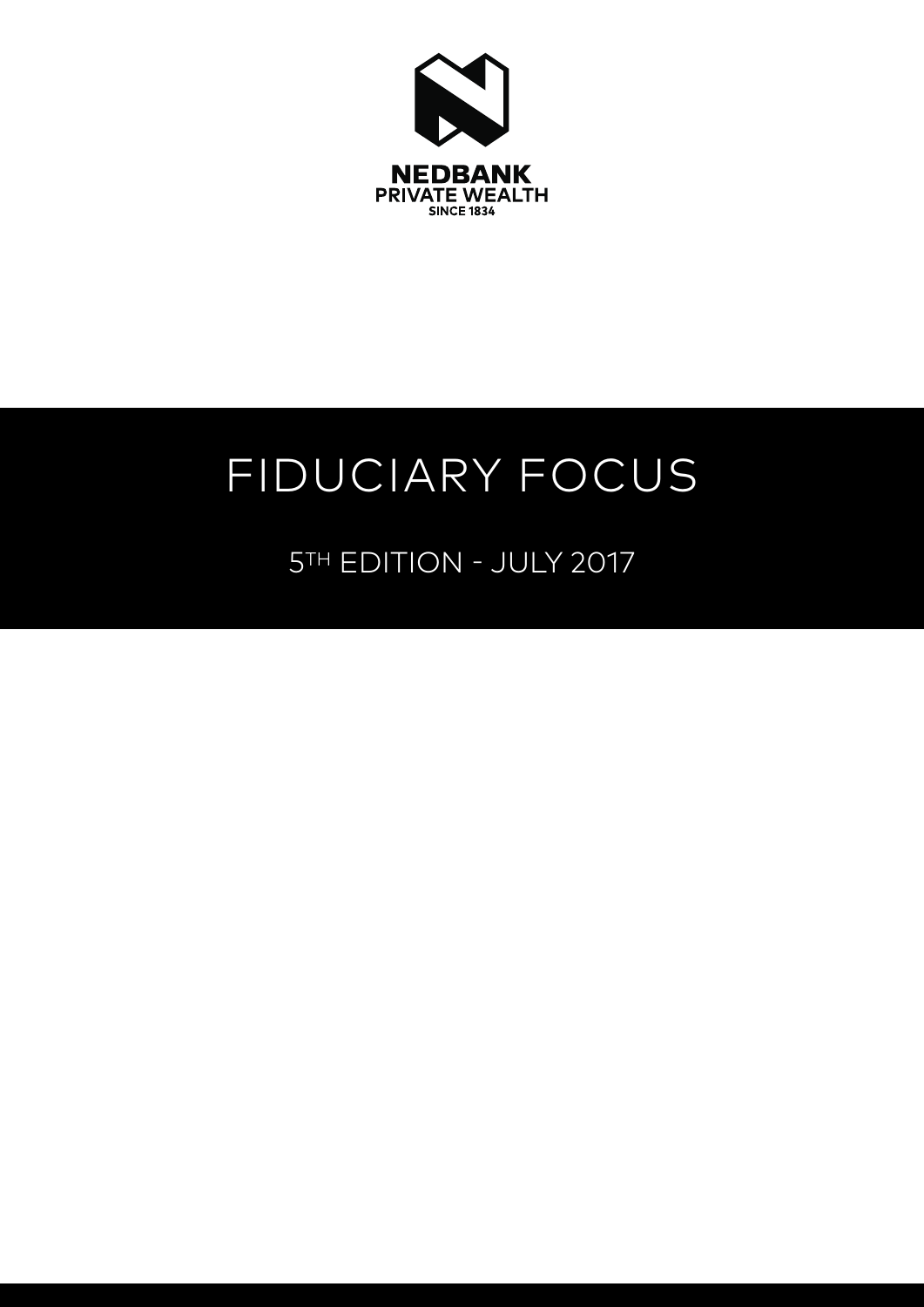# FIDUCIARY FOCUS - 5TH EDITION CONTENTS:

| The Changing Regulatory Environment - No Place to Hide.                          |         |
|----------------------------------------------------------------------------------|---------|
| Understanding the UK Tax Implications of Buying a UK Property.                   | Page 6. |
| Tax Consequences for South African Residents Involved with International Trusts. |         |
| Is there a need to have a Separate Will?                                         |         |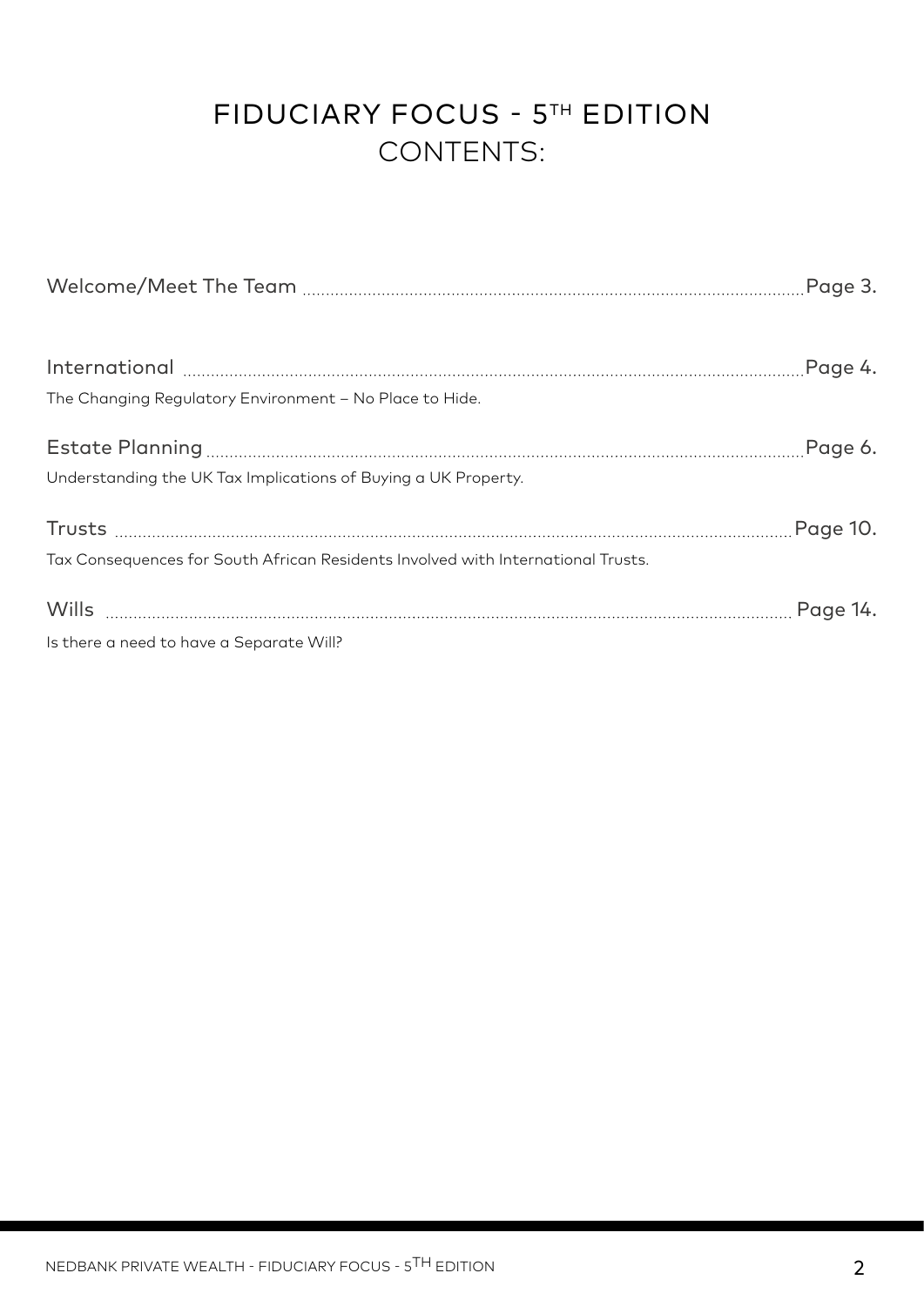# WELCOME TO THE FIFTH EDITION OF OUR FIDUCIARY FOCUS NEWSLETTER

#### **In this edition, we look at fiduciary matters from an international perspective**

Investing some of your wealth internationally is becoming increasingly attractive and to a large extent nonnegotiable from a diversification point of view. However, it's important to understand the small print to make sure your assets are protected and that there aren't any unintended consequences for you and your dependants.

Through this series of articles, we highlight the various aspects of ensuring that your international investments comply with the relevant legislative and regulatory framework, including tax implications, suitable structures, and whether to have a separate will or not.

#### **Personal advice forms the foundation of our fiduciary service offering**

Our fiduciary experts pay close attention to developments in industry regulations and changes in legislation to help ensure that your wishes are protected. We understand that every individual's needs, family situation, and risk profile are different, which is why personal advice forms the foundation of our fiduciary services.

We hope you find these articles informative – enjoy the read.

#### Kind regards **FIDUCIARY SPECIALIST TEAM**

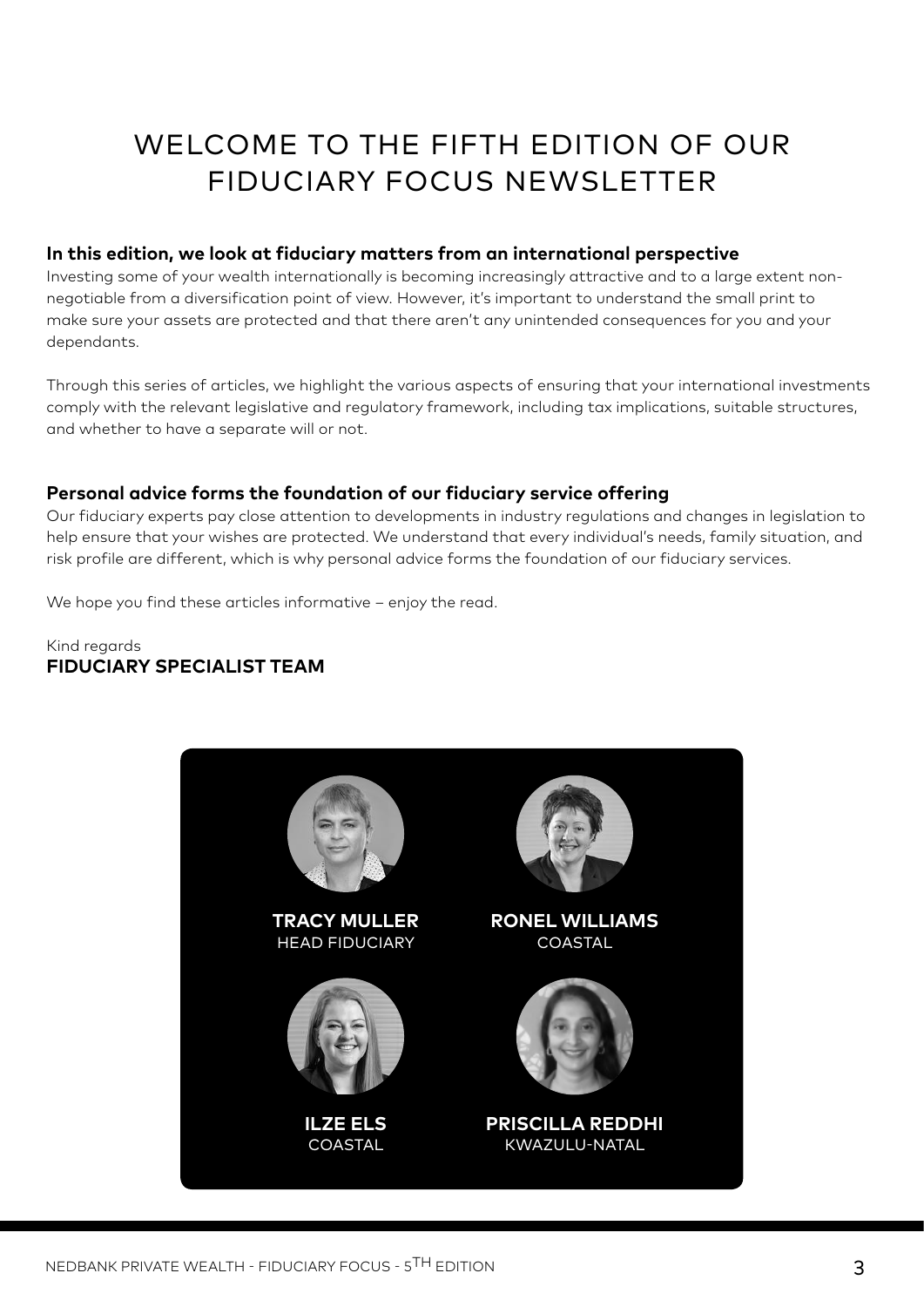# THE CHANGING REGULATORY ENVIRONMENT – NO PLACE TO HIDE

#### **Compliance with the relevant regulations is more important than ever**

The global regulatory and legislative landscape that affects financial institutions and our clients – particularly relating to the disclosure of information about foreign accounts – has evolved and continues to evolve at a rapid pace. These significant changes mean it is becoming more and more important to ensure that your financial affairs are managed appropriately and in compliance with the relevant legislative and regulatory frameworks.

#### **Increasingly stringent global money laundering laws were introduced to combat terrorism**

The September 11 attacks in 2001 led to a worldwide focus on the enactment of global money laundering laws and regulations. This was in an attempt to combat terrorist activities that are primarily financed through illegal activities, since the perpetrators try to disguise the original source of their funding, resulting in money laundering. The radical change in the legislative and regulatory landscape was aimed at cutting off the lifeline (so to speak) to the much-needed money that finances terrorist activities.

#### **There is pressure on governments around the world to monitor financial transactions**

Accordingly, there has been significant and mounting pressure placed on governments around the world to increase the monitoring of financial transactions. The Financial Action Task Force (FATF) is an intergovernmental body whose main purpose is to develop and promote national and international policies to combat money laundering and terrorist financing. Stringent anti-money laundering (AML) systems and procedures invoking strict requirements on banks and other financial institutions appear to be the norm in most jurisdictions.

#### **In South Africa, FICA was introduced to fight financial crime**

Bringing it closer to home, the Financial Intelligence Centre (FIC) was established in 2001 to act as the primary authority over AML efforts in South Africa. Accountable institutions are obligated to identify and verify their clients and third parties with whom they transact. Non-compliance results in fines or even imprisonment. This has placed onerous obligations on accountable institutions to ensure that they are able to verify their clients, which is why we often request updated Know Your Customer (KYC) documentation from our clients.

#### **In addition, tax authorities around the world have turned their attention to tax enforcement**

As a result of tax data leaks, most notably the Swiss, Panama and Bahama data leaks, tax authorities around the world are turning their focus towards tax enforcement, resulting in another major shift in the legislative and regulatory landscape. As bizarre as it may seem, it is the innocent who are yet again carrying the brunt of this. In the past, an individual could transfer funds to another jurisdiction and there would be no obligation placed on the recipient – for example, a bank in a foreign jurisdiction − to report on those funds to the relevant authorities in the country where the individual is tax resident. With the increase in cross-border transactions, it became evident that tax administrators needed to introduce measures to counter international tax avoidance and evasion.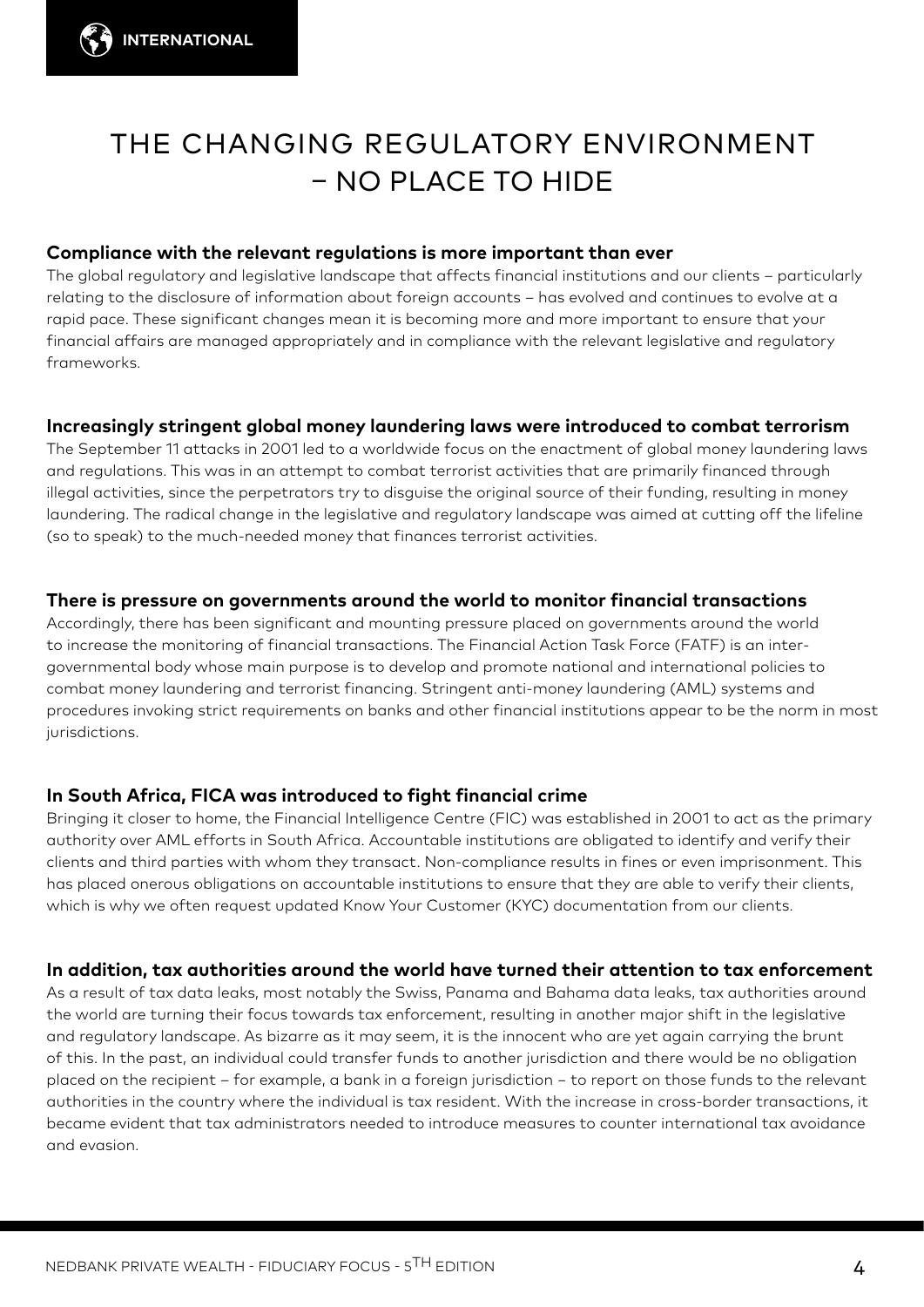

#### **Regulating the exchange of information between tax authorities ensures tax transparency**

The Organisation for Economic Cooperation and Development (OECD) has taken the leading role in developing policy and technical solutions for the exchange of information between various tax authorities. This exchange of information is now commonly known as the Automatic Exchange of Information (AEOI), which started with the introduction of a withholding tax regime, most notably in the US, called Foreign Account Tax Compliance (FATCA). This was quickly followed by reciprocal exchanges of information being agreed to by some European countries under Intergovernmental Agreements (IGA). The OECD launched a global AEOI standard known as the Common Reporting Standard (CRS) in July 2014.

CRS is aimed at improving international tax co-operation between governments and achieving global tax transparency to counter international tax avoidance and evasion. The CRS requires that all financial institutions must report financial account information on those clients that are identified as being foreign tax residents to the local revenue authority. The local revenue authority will automatically exchange that information with other jurisdictions on an annual basis. To date, one hundred jurisdictions have committed to CRS and more jurisdictions are expected to commit by 2018.

#### **You need to declare all investments held in different jurisdictions**

With the introduction of FATCA and CRS, it has become increasingly important for an individual to declare all their investments held in different jurisdictions for tax purposes.

We are here to help you navigate all these regulatory changes. Please contact your relationship manager if you have any queries about how this affects you and what actions you need to take.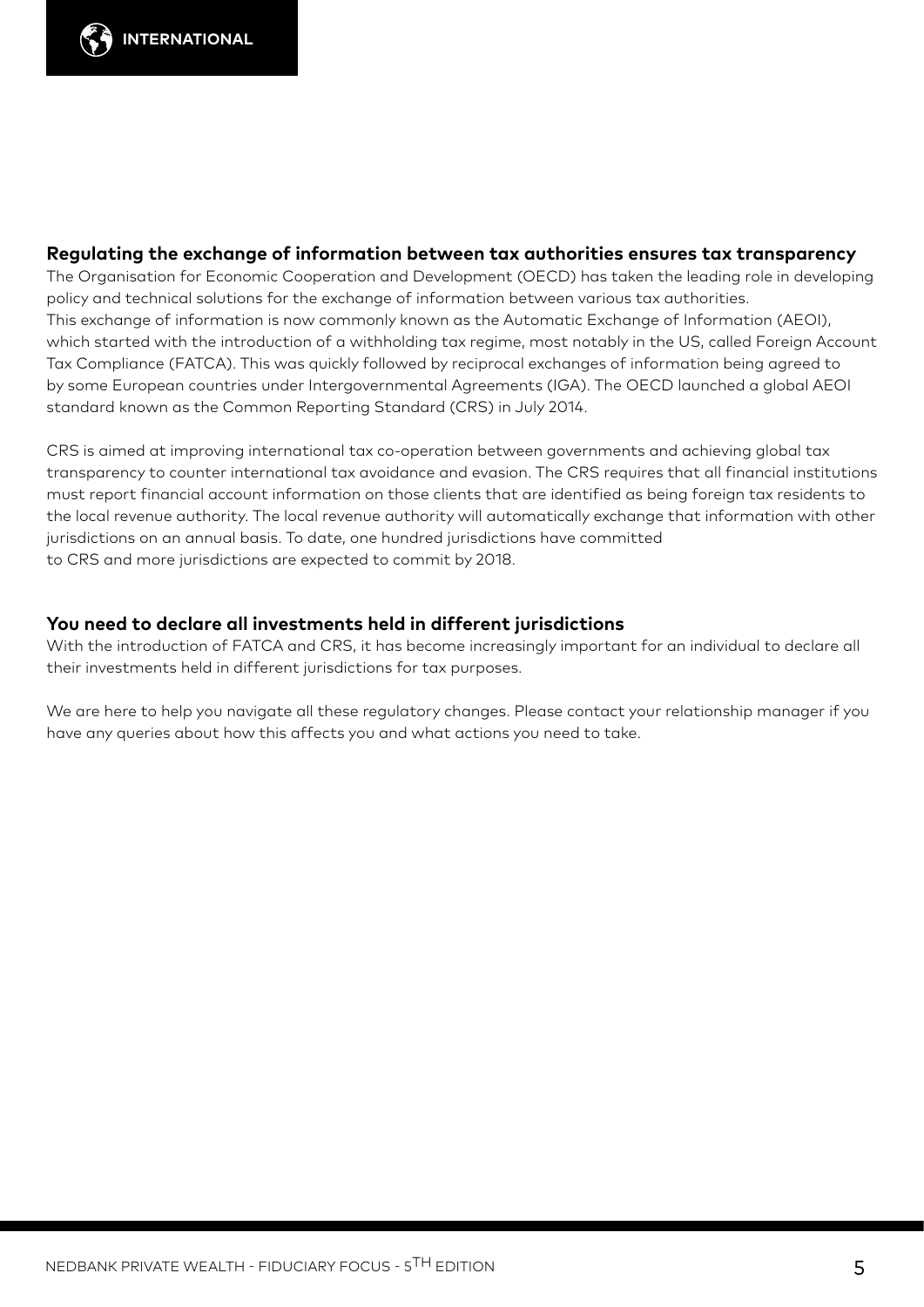# UNDERSTANDING THE TAX IMPLICATIONS OF BUYING A UK RESIDENTIAL PROPERTY

#### **Owning global property as part of your estate plan requires careful planning**

Estate planning involves planning and managing your assets both during and after your lifetime. During your lifetime, it is about ensuring that your assets are structured optimally to protect your wealth against events such as divorce or death. But what happens after you pass away? How do you ensure that your assets are administered efficiently and that your dependants benefit the way you intended? This is where proper estate planning is essential.

If you own immovable property, this is one of the assets that must be provided for in your estate plan. In addition, owning property in another country, such as the UK, means the taxes and costs of the property may be different than what applies in the local market. This makes it even more important to make informed decisions when you buy the property.

#### **Focus on the UK – there have been several changes to the way UK residential property is taxed in recent years**

The table below, compiled by Marcus Prevel, Director of Nedgroup Trust Limited (Guernsey), shows what non-UK residents must consider when planning to purchase a UK residential property. Please note that not all the provisions below apply to UK commercial property (eg retail spaces, businesses, industrial) – it does however relate to residential premises that are commercially let.

#### **Costs and charges you need to consider when purchasing a UK residential property**

The following list summarises the costs and charges set out in more detail in the table:

- How you will be taxed in the UK on receiving rental income<br>• What your annual costs will be
- 
- How you will be taxed in the UK on the sale of the property
- How UK inheritance tax works
- The costs associated with using letting agents and tax advisors

#### **The provisions below set out the UK tax consequences but not the South African tax consequences**

South Africa has a residence basis of taxation, which means South African residents are taxed on their worldwide income in South Africa. There are however tax agreements in place between South Africa and other countries that need to be considered to determine which country has taxing rights.

#### **Please note that the information in the table is a guide only**

This table is for illustrative purposes only and should not be used as a basis for purchasing a UK property without first getting professional advice. If you own residential property in the UK or are interested in buying property, speak to your relationship manager who can put you in touch with the relevant tax specialists.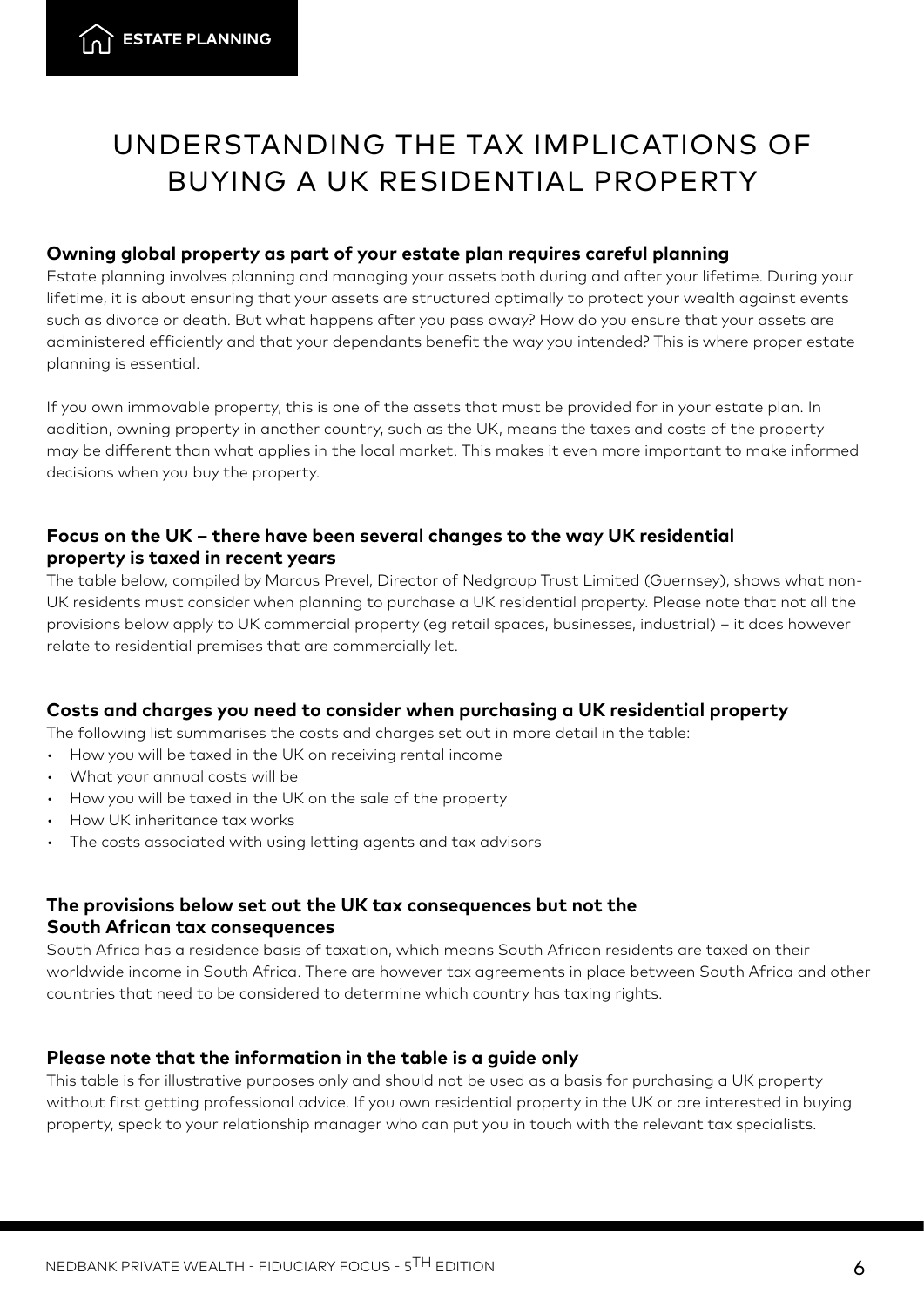

|                                                                                                | <b>OWNERSHIP OPTIONS</b>                                                                                            |                                                                                                         |                                                                                                                                                                                                                                                                                                    |                                                                                                                                   |                                                                                                                                                             |
|------------------------------------------------------------------------------------------------|---------------------------------------------------------------------------------------------------------------------|---------------------------------------------------------------------------------------------------------|----------------------------------------------------------------------------------------------------------------------------------------------------------------------------------------------------------------------------------------------------------------------------------------------------|-----------------------------------------------------------------------------------------------------------------------------------|-------------------------------------------------------------------------------------------------------------------------------------------------------------|
|                                                                                                | Sole name                                                                                                           | Joint names                                                                                             | <b>Trust</b>                                                                                                                                                                                                                                                                                       | Company                                                                                                                           | <b>Trust/Company</b><br>structure                                                                                                                           |
| Income tax on<br>rental income                                                                 | <b>Band</b><br>Up to £11 500<br>Personal<br>Allowance<br>Basic rate<br>Higher rate<br>Additional rate Over £150 000 | <b>Taxable income</b><br><b>Tax rate</b><br>0%<br>£11 501-£45 000<br>20%<br>£45 001-£150 000 40%<br>45% | · First £1000: 20%<br>• Thereafter:<br>45%                                                                                                                                                                                                                                                         | 20%                                                                                                                               | 20%<br>(when the income<br>is earned within the<br>company)                                                                                                 |
| <b>Capital gains</b><br>tax on sale of<br>property                                             | 28% above allowance                                                                                                 |                                                                                                         | 28%<br>(gains can be<br>attributed to<br>UK resident<br>beneficiaries when<br>the proceeds are<br>distributed to them)                                                                                                                                                                             | .20%<br>• 28% if the residential property is<br>subject to ATED (annual tax on enveloped<br>dwellings)                            |                                                                                                                                                             |
| Annual<br>property charge<br>for 2017/2018<br>(Annual tax<br>on enveloped<br>dwellings - ATED) | Not applicable                                                                                                      |                                                                                                         | Market value of property<br>Charge<br>$£500k-E1m$<br>£3500<br>$£1-E2m$<br>£7050<br>$£2-E5m$<br>£23550<br>$£5 - £10m$<br>£54 950<br>£10-£20m<br>£110 100<br>$£20m+$<br>£220 350<br>These charges will increase annually.<br>Please note: Not applicable to commercially<br>let or business property |                                                                                                                                   |                                                                                                                                                             |
| Inheritance<br>Tax (IHT)                                                                       | 40% above<br>£325 000 allowance                                                                                     | 40% above £325<br>000 allowance x 2                                                                     | • Chargeable<br>to settlor on all<br>UK situs assets if<br>the settlor/spouse<br>is a beneficiary<br>of the trust<br>• Also see the<br>10-year charge<br>below                                                                                                                                     | in international companies<br>(The draft provisions for this<br>legislation were introduced in<br>2017 - it is currently on hold) | • Currently not applicable<br>• However, from 2018 IHT<br>may be applied to UK property                                                                     |
| 10-year charge<br>applicable?                                                                  | No                                                                                                                  |                                                                                                         | • Yes - charged at<br>a maximum of 6%<br>of the value of UK<br>situate assets worth<br>more than £325<br>000 every 10th trust<br>anniversary<br>• Can be offset by<br>lending                                                                                                                      | No                                                                                                                                | $\cdot$ No<br>• However, once the<br>provisions in the<br>row above come<br>into force - then yes<br>(the application will<br>be the same as for<br>trusts) |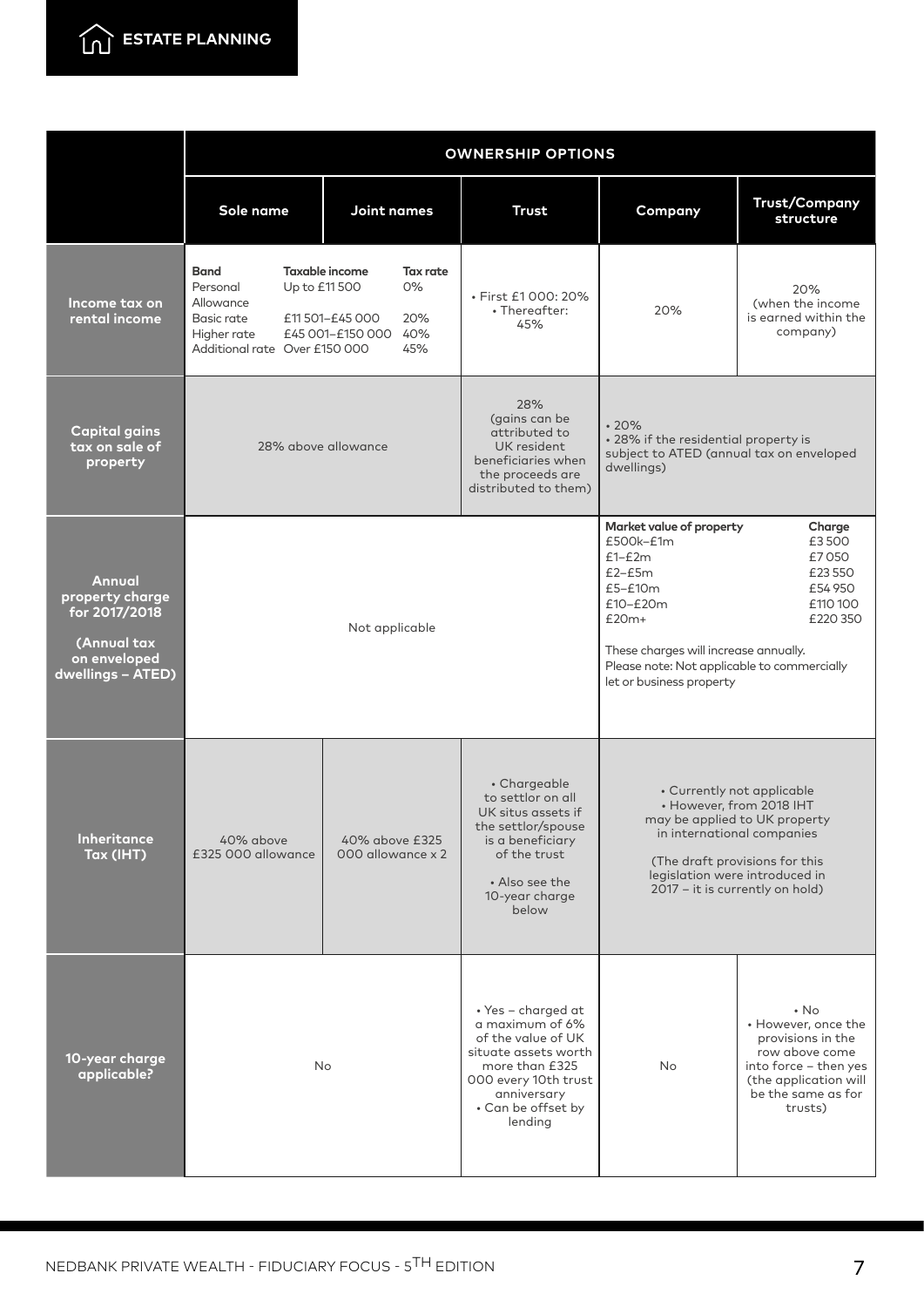

|                                                                                                                                                                              | <b>OWNERSHIP OPTIONS</b>                                                                                                                                                                    |             |                                                       |                                                                                              |                                   |
|------------------------------------------------------------------------------------------------------------------------------------------------------------------------------|---------------------------------------------------------------------------------------------------------------------------------------------------------------------------------------------|-------------|-------------------------------------------------------|----------------------------------------------------------------------------------------------|-----------------------------------|
|                                                                                                                                                                              | Sole name                                                                                                                                                                                   | Joint names | <b>Trust</b>                                          | Company                                                                                      | <b>Trust/Company</b><br>structure |
| Deductibility of<br>allowable interest<br>against UK tax<br>(Note - any<br>reductions benefit<br>from a standard<br>rate reduction<br>of 20%)                                | · 100% allowed at full marginal rate in 2016/2017<br>- 75% in 2017/2018<br>• 50% in 2018/2019<br>• 25% in 2019/2020<br>• 0% from 2020/21<br>· Interest allowed at standard rate of tax only |             |                                                       | All allowable interest<br>allowed at corporate rate of tax                                   |                                   |
| Tax advisor cost<br>to file a 10-year<br>charge return                                                                                                                       | Not applicable                                                                                                                                                                              |             | Approximately £750<br>every<br>10 years               | Not applicable                                                                               |                                   |
| Other death duty<br>chargeable on<br>value of assets in<br>home jurisdiction?                                                                                                | Possibly                                                                                                                                                                                    |             | Unlikely                                              | Possibly to<br>shareholders                                                                  | Unlikely                          |
| <b>Stamp duty</b><br>chargeable:<br>$\cdot$ £0-£125k = 0%<br>• £125k-£250k<br>$= 2%$<br>•£250k-£925k<br>$= 5%$<br>$\cdot$ £925k-£1.5m =<br>10%<br>•More than £1.5m<br>$=12%$ | An additional 3% will be levied on the<br>adjacent charges where this is a second,<br>third or more property (globally)                                                                     |             | An additional<br>3% applies to<br>discretionary trust | • 15% if subject to ATED rules<br>• If ATED does not apply then<br>adjacent bandings plus 3% |                                   |
| <b>Letting agent</b><br>costs:<br>10%-15% of<br>rental income                                                                                                                | Applies if the owner<br>is not resident in the UK to<br>handle the letting of the property                                                                                                  |             | Yes                                                   |                                                                                              |                                   |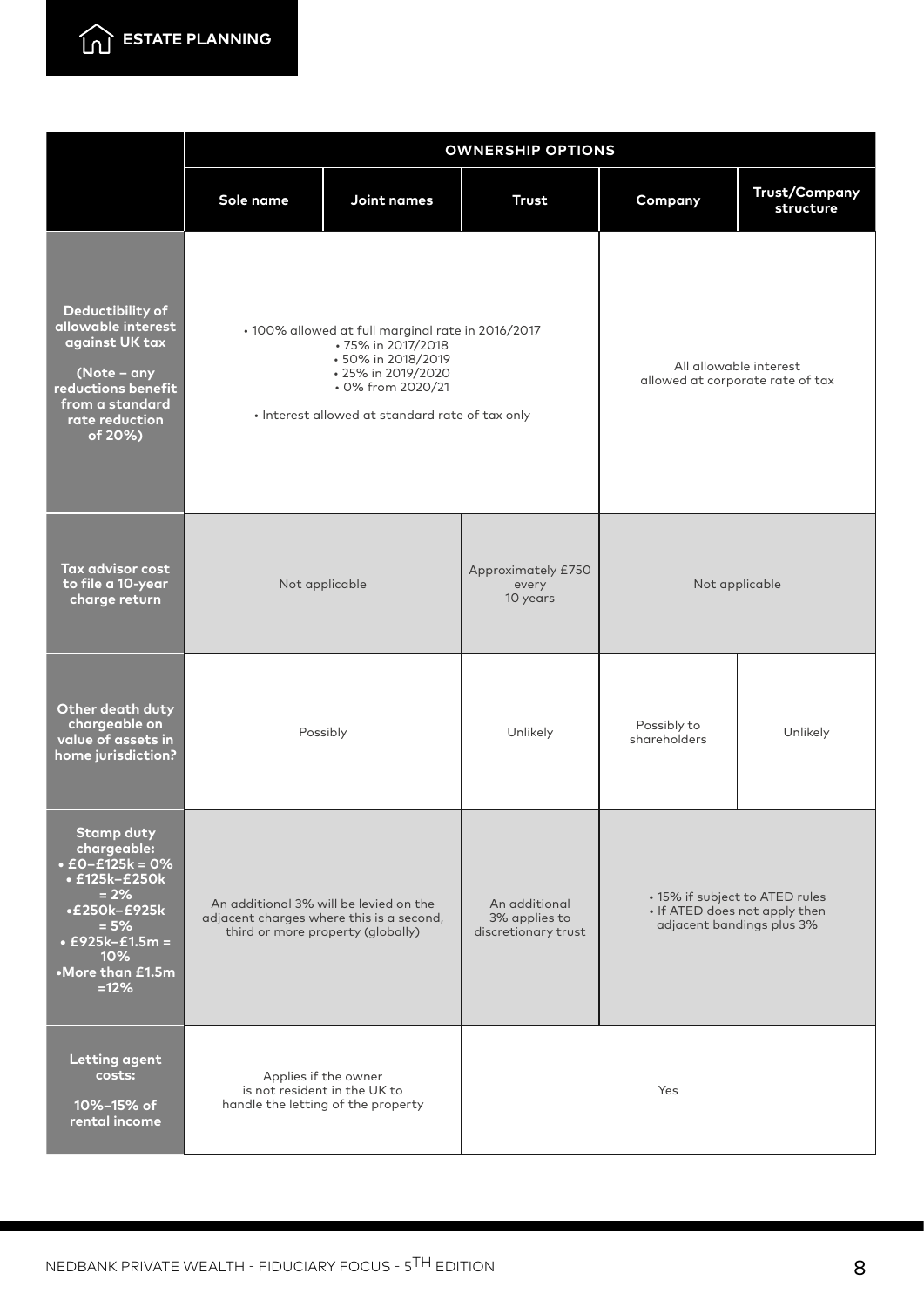

|                                                                                                                                                                                                                                  | <b>OWNERSHIP OPTIONS</b>                                                     |             |                                                                                                                                          |                                                                               |                                                                                |
|----------------------------------------------------------------------------------------------------------------------------------------------------------------------------------------------------------------------------------|------------------------------------------------------------------------------|-------------|------------------------------------------------------------------------------------------------------------------------------------------|-------------------------------------------------------------------------------|--------------------------------------------------------------------------------|
|                                                                                                                                                                                                                                  | Sole name                                                                    | Joint names | <b>Trust</b>                                                                                                                             | Company                                                                       | <b>Trust/Company</b><br>structure                                              |
| <b>Tax advisor</b><br>costs                                                                                                                                                                                                      | Depends on the individual's ability to<br>complete UK tax returns themselves |             | $£600 - £700$<br>per year<br>Note: This is in<br>addition to the tax<br>advisor charge of<br>£750 for filing a 10-<br>year charge return | £600 - £700 per year                                                          |                                                                                |
| <b>Insurance</b>                                                                                                                                                                                                                 | Yes                                                                          |             | Yes - Nedgroup Trust Limited<br>can often negotiate a more<br>favourable premium                                                         |                                                                               |                                                                                |
| <b>Structure costs</b><br>(once up and<br>running)<br><b>Estimates do</b><br>not include the<br>setup costs of<br>the trust and/<br>or company and<br>administration<br>involved with the<br>initial purchase of<br>the property | None                                                                         |             | Approximately<br>$£3000 + per year$<br>plus external costs,<br>depending on value                                                        | Approximately<br>£3700 per year<br>plus external costs,<br>depending on value | Approximately £5<br>200 per year plus<br>external costs,<br>depending on value |
| <b>Borrowing</b><br>terms                                                                                                                                                                                                        | Various                                                                      |             | • Up to 60% of property value<br>· Arrangement fee: 1.25-1.50%<br>· Interest: 2-3% above base rate                                       |                                                                               |                                                                                |
| <b>Legal title</b><br>held in whose<br>name                                                                                                                                                                                      | Own name                                                                     | Own names   | Nedgroup<br>Trust on behalf<br>of the trust                                                                                              | Company name                                                                  |                                                                                |

Figures correct as at June 2017.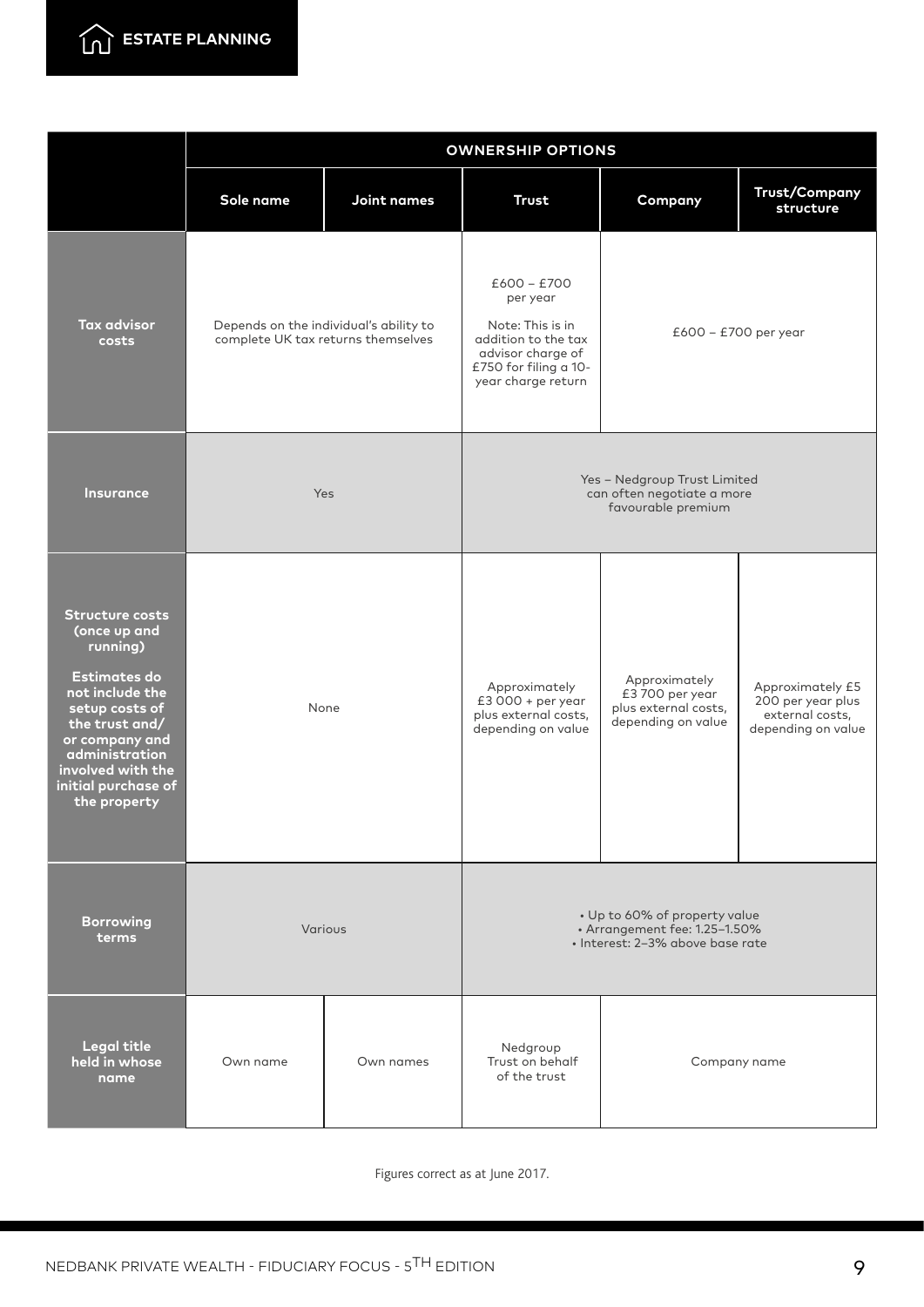# TAX CONSEQUENCES FOR SOUTH AFRICAN RESIDENTS INVOLVED IN INTERNATIONAL TRUSTS

Diversifying your investment portfolio internationally can offer you better risk-return characteristics over time and give you access to opportunities that are not available locally. In fact, we encourage clients to take a global view of their wealth. An international trust can help protect your global investments from costs such as estate duty. It is however important to understand the tax implications of international trusts for South African residents.

#### **The easing of exchange controls has made international investing more accessible**

There has been a gradual easing of exchange controls over the past 20 years. In the past, international exposure was mostly gained indirectly (where the proceeds must ultimately be returned to South Africa and paid in rand), in one of two ways:

- 1. investing in South African-based companies that have dual listings; or
- 2. investing via an institutional foreign investment allowance (known as 'asset swap' investments).

Today, South African resident individuals can obtain 'direct' exposure to international investments using the following exchange control allowances:

- • R1 million annual discretionary allowance that can be used for various purposes (for example as a travel allowance); the unused portion can be used for investment purposes
- R10 million annual individual foreign capital allowance

In addition to this, the South African Reserve Bank is considering applications submitted on behalf of individuals to obtain permission to employ additional amounts – over and above these amounts – internationally.

#### **South Africans must declare their global income and capital gains for tax purposes**

South African residents are taxed on a residence-based system of taxation when investing internationally. This means that no matter where in the world your assets are situated or how they were acquired, you will be taxed on, and obliged to declare, your global income and accruals (capital gains).

#### **You are also liable for estate duty on your international assets**

South African residents are, with relatively few exceptions, liable for South African estate duty on their international assets, including assets acquired using the investment allowance facilities. Many South Africans are not aware of this fact, or the impact it can have. Estate duty rates in South Africa are currently at 20%, and these rates may increase even further while the rand depreciates. This means the rand value of international investments for estate duty purposes will likely increase over the years, thereby increasing liability to estate duty.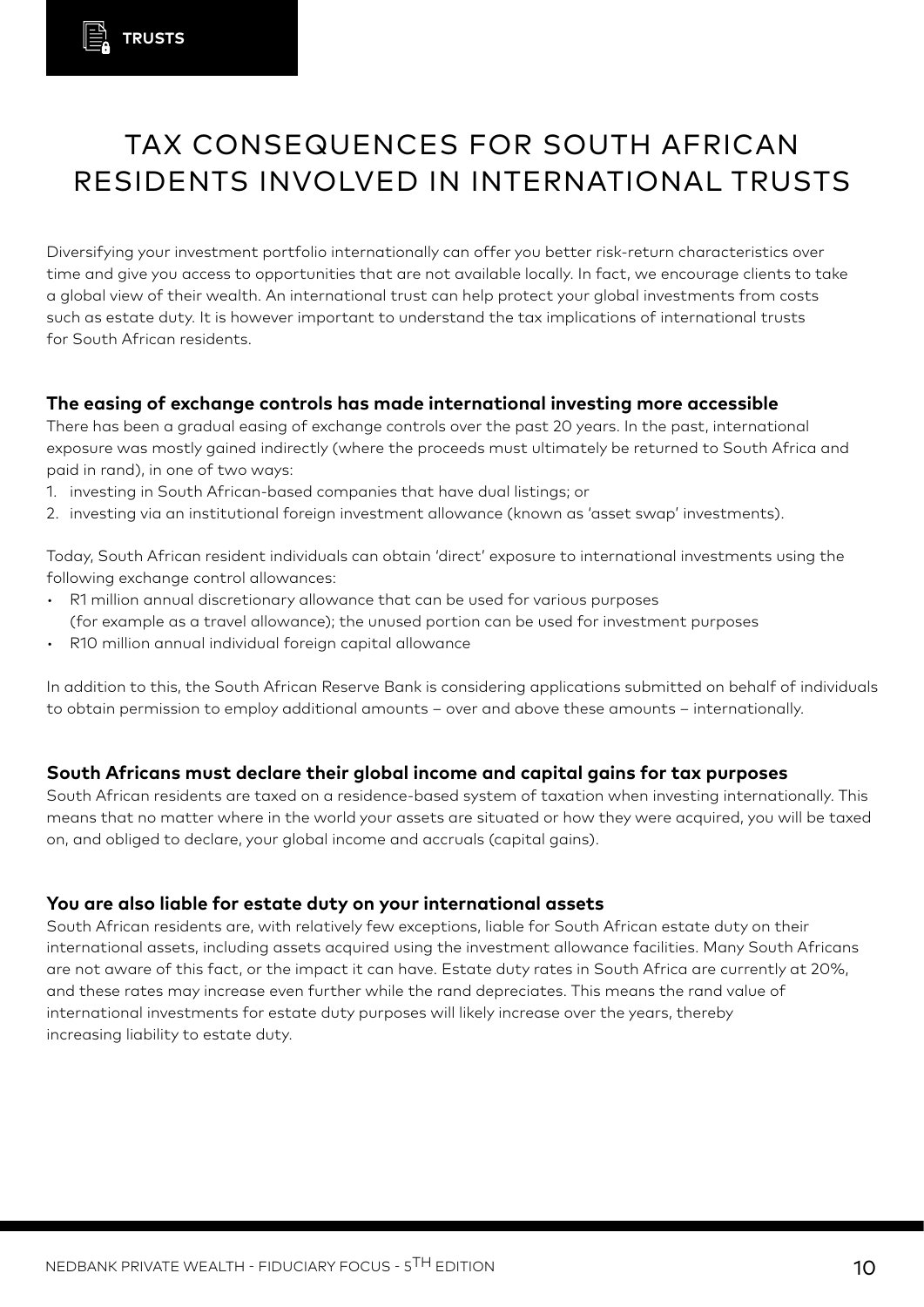#### **An international trust can help protect your international investment from estate duty liabilities**

In light of this increasing liability, it is important to consider 'pegging' the value of the assets in rands for South African estate duty purposes. This can be achieved by setting up an international trust.

For more background about international trusts, read our previous article 'International structuring – The impact of the Davis Tax Committee proposals on foreign trusts', which appeared in the second edition of Fiduciary Focus.

#### **In addition to 'pegging' the value of the assets in rands, international trusts offer several other advantages:**

- Continuity: The death of the settlor has no effect on the ongoing management of the trust or the trust assets.
- Orderly distribution after death: Probate formalities (including the related cost) as well as the attendant freezing of assets (possibly for a prolonged period) while the estate is being administered are avoided.
- • Flexibility: The trust can be structured at the outset to allow for changes in regulations and best practice.
- Protection for dependants: This includes financial protection for minors or those with disabilities as well as planning for the education of children or grandchildren of the settlor.
- • Protecting assets from seizure: The legal ownership is that of the trust and not the individuals, which makes seizure more difficult.
- To mirror South African planning: Due to exchange control regulations, South African trusts may not own direct international assets. This means an international trust is required for exactly the same reason why a South African trust is established.

#### **It is advisable for an international trust to be managed offshore for tax purposes**

If the 'place of effective management' of the international trust is not in South Africa, then the international trust will not be a taxpayer in its own right. It is therefore advisable to ensure that all trust-related decisions are taken and implemented by the trustees outside of South Africa. This includes all investment-related decisions as well as the implementation of these decisions.

#### **Understanding how donations and loans are taxed is important**

An international trust can be settled by way of a donation or a loan. With relatively few exceptions, a donation is taxed at 20%. The first R100 000 of the donation is free of donations tax. It is important to remember that the interest forgone on interest-free loans is treated as a donation and is subject to donations tax. In so far as South African trusts are concerned, this is the result of the recent introduction of section 7C of the Income Tax Act, which we wrote about in the previous edition of Fiduciary Focus – read the previous article for more detail. Loans to international trusts that fall into the definition of 'affected transaction' are however subject to section 31 of the Income Tax Act (see below)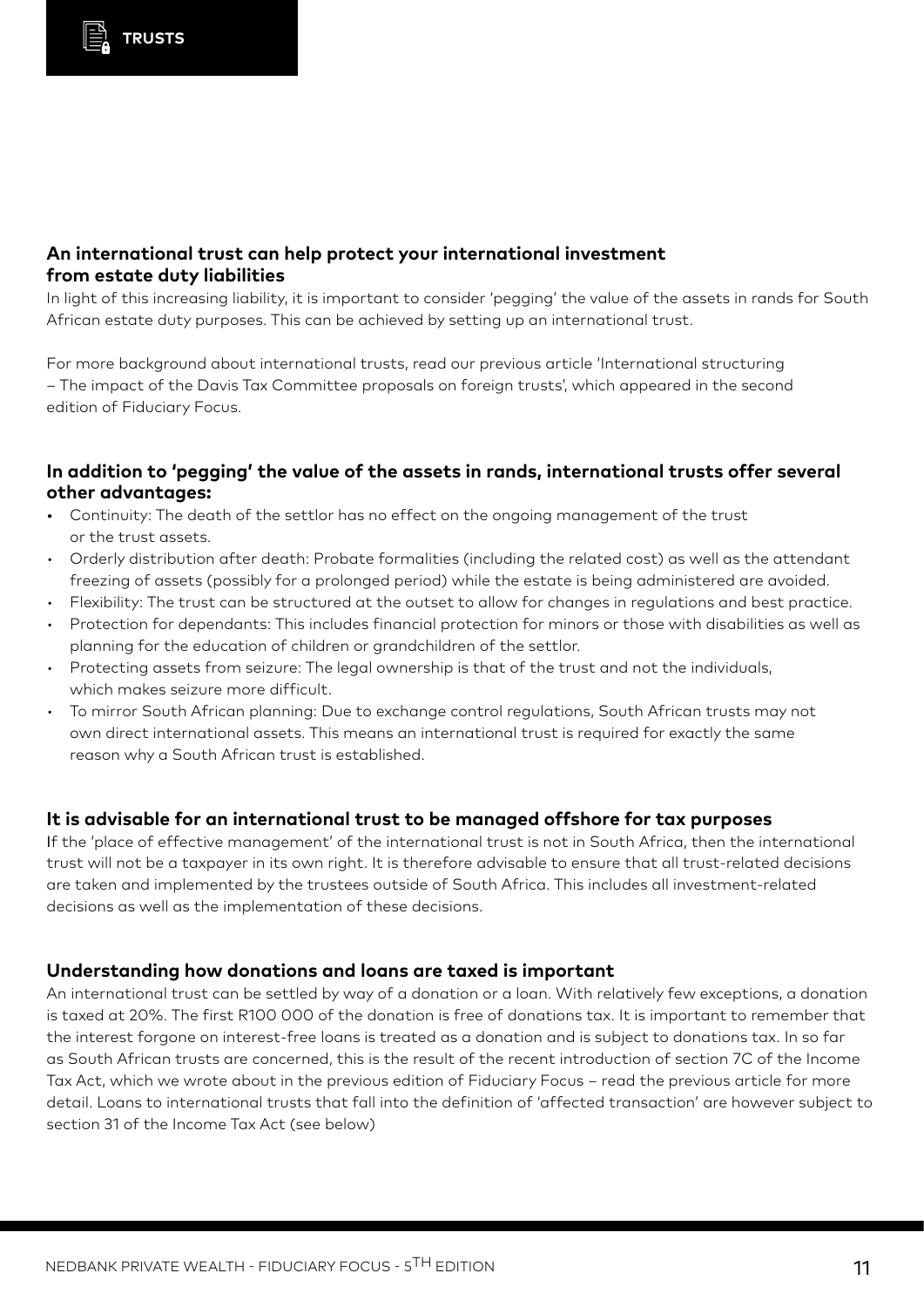#### **South African residents are taxed in their own hands when involved with an international trust**

According to current South African tax legislation, South African resident individuals are taxed in their own hands whenever they are involved with an international trust, whether it is as a funder and/or beneficiary.

This is accomplished in three ways, depending on the role of the South African resident and the nature of the tax trigger:

| <b>Attribution provisions</b><br>(triggered by donations)<br>(section 7(8) and/or<br>paragraph 72) | • This applies when a South African resident is a funder of an international trust and makes<br>a 'gratuitous disposal' such as a donation to the trust and the trust earns taxable income.<br>• Although an interest-free loan is not in itself a donation, the interest forgone (interest<br>that could have been charged on the loan) could be viewed as a donation.<br>• Where a South African resident therefore enters into an interest-free loan with an<br>international trust, any actual income earned or any realised gains will be attributed to the<br>South African lender, but limited to the extent of the interest forgone. The same principle<br>applies when the trust pays interest at a rate lower than the official interest rate.<br>• By paying the donations tax on the interest not charged, the gratuitous element of the<br>disposition will have been eliminated by the operation of section 31, which removes the<br>element of gratuitousness (donation, settlement or other disposition) that is necessary to<br>trigger the attribution provisions. |
|----------------------------------------------------------------------------------------------------|--------------------------------------------------------------------------------------------------------------------------------------------------------------------------------------------------------------------------------------------------------------------------------------------------------------------------------------------------------------------------------------------------------------------------------------------------------------------------------------------------------------------------------------------------------------------------------------------------------------------------------------------------------------------------------------------------------------------------------------------------------------------------------------------------------------------------------------------------------------------------------------------------------------------------------------------------------------------------------------------------------------------------------------------------------------------------------------|
| Conduit principle                                                                                  | This applies when a South African resident is a beneficiary of an international trust and                                                                                                                                                                                                                                                                                                                                                                                                                                                                                                                                                                                                                                                                                                                                                                                                                                                                                                                                                                                            |
| (section 25B and                                                                                   | receives a distribution comprising taxable income from the trust, eq realised gains, interest,                                                                                                                                                                                                                                                                                                                                                                                                                                                                                                                                                                                                                                                                                                                                                                                                                                                                                                                                                                                       |
| paragraph 80)                                                                                      | foreign dividends or property rental.                                                                                                                                                                                                                                                                                                                                                                                                                                                                                                                                                                                                                                                                                                                                                                                                                                                                                                                                                                                                                                                |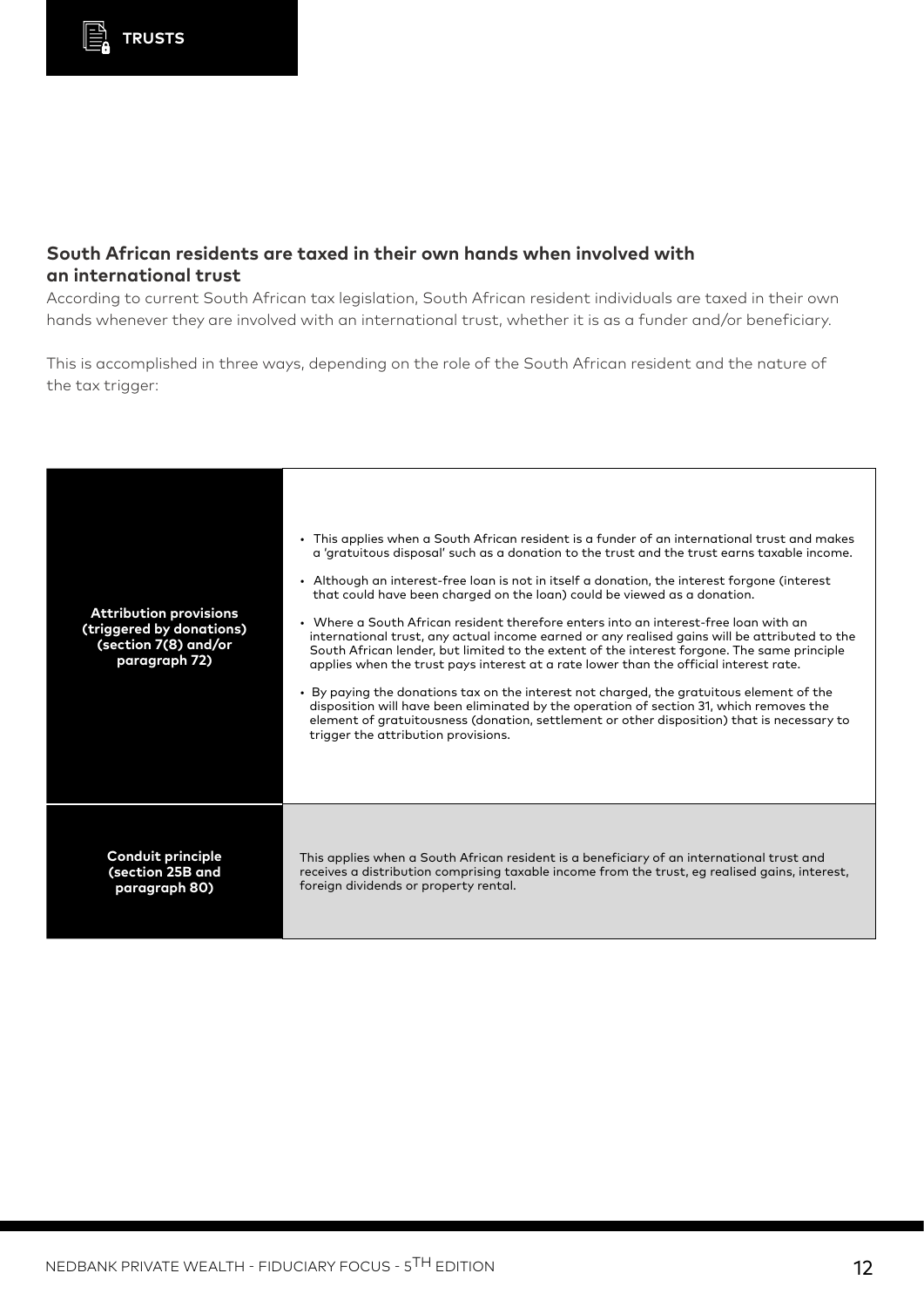



#### **Important considerations when applying an interest rate to a loan**

Where interest is actually charged on a loan, the interest charged will be taxed in the South African lender's hands. Where interest is charged at the official rate of interest there would be no tax benefit or 'gratuitous disposal'. This means neither the transfer pricing provisions nor the attribution provisions would apply.

#### **The following should be considered when applying an interest rate to such a loan:**

- The actual interest rate is a function of the currency of the loan.
- Any interest accruing to a South African resident will be fully taxable in the resident's hands.
- The loan is an asset for the purposes of calculating estate duty. Therefore, if the interest is capitalised on the loan – that is, the interest is not physically paid – the value of the loan will increase.

Please contact your relationship manager if you have any questions or if you would like to arrange a meeting with a fiduciary specialist for expert advice on international trusts.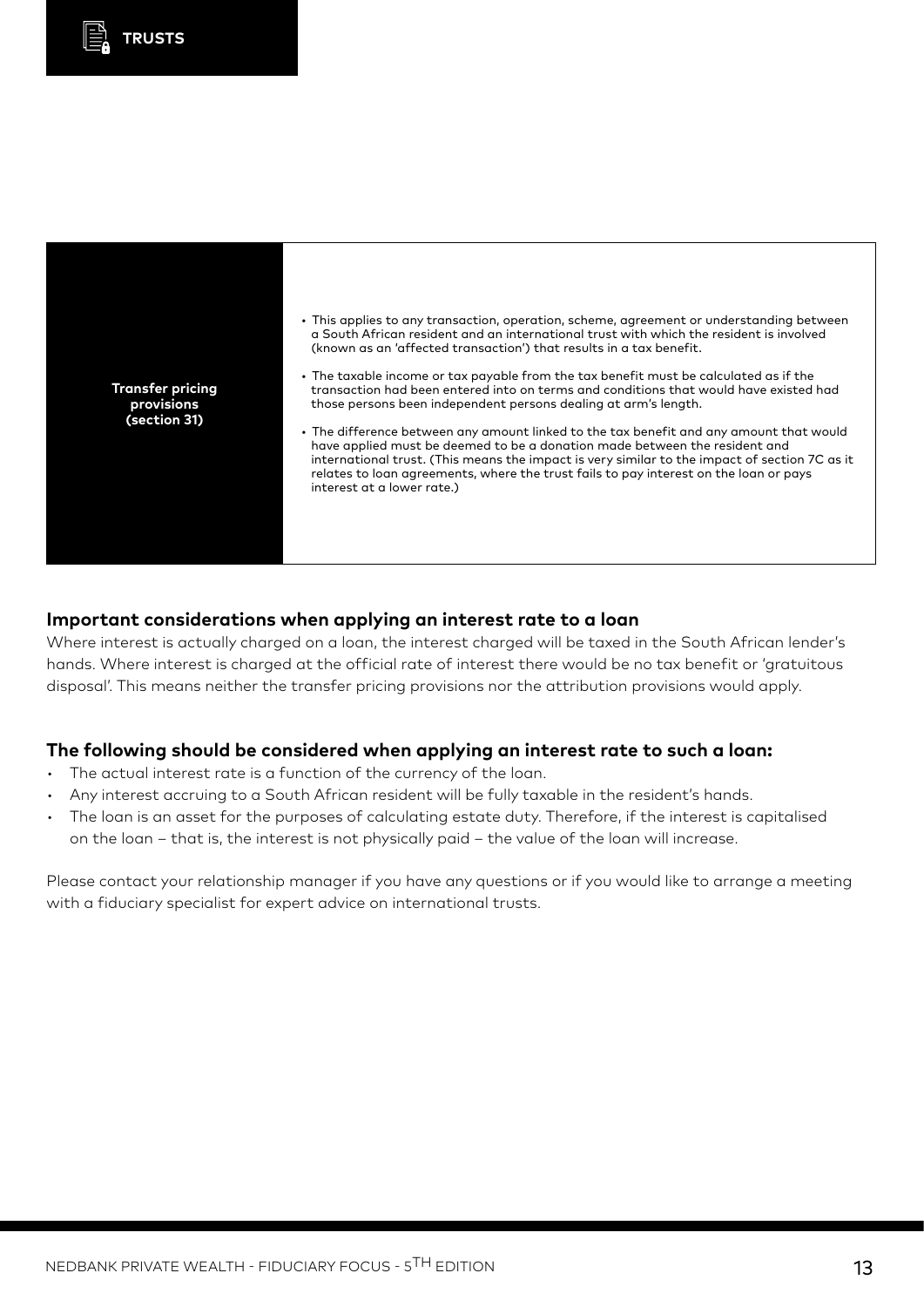# OWNING ASSETS IN A FOREIGN COUNTRY – IS THERE A NEED TO HAVE A SEPARATE WILL?

More and more South Africans own assets in foreign countries and clients often ask whether they need to have a separate will for those assets. While many people choose to have a single worldwide will, this is not always the best option. There are several complexities to consider, such as the nature of the assets you hold and the type of jurisdiction.

### **There are different ways to deal with international assets in a will**

Generally speaking, the different options for dealing with South African and international assets are:

- 1. a single will that applies to your worldwide estate, ie including both South African and international assets;
- 2. a separate will(s) limited to the jurisdiction where the international asset(s) is/are situated, and a separate will dealing with South African assets; or
- 3. one will dealing with worldwide assets outside South Africa (across jurisdictions), and a separate will dealing with South African assets.

### **The nature of your assets and the jurisdiction will determine which will is most suitable**

The first choice for most clients is to have a worldwide will. However, this is not always practical. The nature of your international assets and the jurisdiction in which they are situated will determine whether you require a separate will.

#### **•** Immovable property in another country

If you own immovable property in another country, it is almost always essential to have a separate will to deal with the succession of the property. This is because the foreign jurisdiction may only recognise a will executed in that jurisdiction to dispose of the property. We advise you to approach a lawyer in the jurisdiction where the property is situated for advice and assistance with drafting such a will.

### **•** Unit trusts or shares in another jurisdiction

If you own unit trusts or shares in another jurisdiction, it is usually recommended that you have a separate will for those assets. If you own these assets in more than one jurisdiction, it is not necessary to have a separate will for each jurisdiction – a practical solution would be to have a will for your assets in South Africa and an international will for your assets in all other jurisdictions (option 3 in the list above). However, it's important to know that a South African estate and an estate in a foreign jurisdiction cannot always be administered simultaneously. The reason for this is that court-sealed and certified copies of the letters of executorship must often be obtained for the foreign country's authority to be issued. Having a separate will for those assets will make the facilitation of the administration process much easier.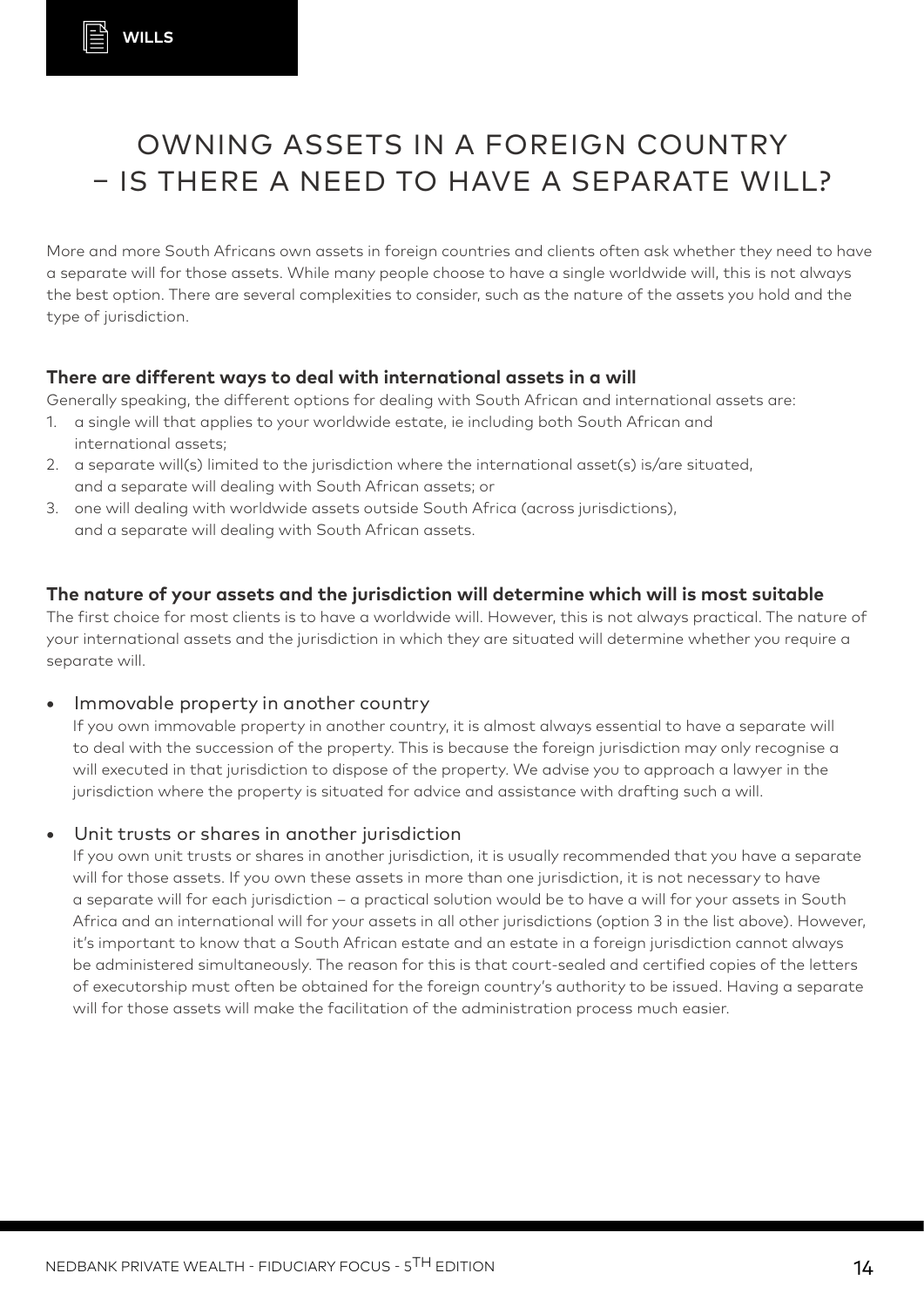### **•** Assets in a civil law jurisdiction

If you own assets in a civil law jurisdiction, such as Italy, France, Portugal or Germany, you need to beware of forced heirship rules. These rules provide that certain family members inherit a portion of your estate, regardless of what is stipulated in your will. In other words, your South African will may not overrule the effect of forced heirship. It is therefore advisable to have a separate will for those assets.

#### **•** International bank account

If your only international asset is a bank account, it is usually not necessary to have a separate will. Let's consider the Isle of Man as an example to illustrate:

- Each bank in the Isle of Man has its own threshold to determine whether the bank will release the funds in the account without an Isle of Man court authority or probate (similar to letters of executorship issued by the Master's office in South Africa). The average threshold is approximately £10 000.
- If the funds in the account exceed this amount, probate will be required by the financial institution holding the assets (such as a bank, building society, life insurance company, asset manager, or stockbroker) as proof that the correct person or persons have the court's authority to administer a deceased person's estate. The document issued by the court is called a Grant of Representation
- There are three main types of grants:
	- 1. Probate issued to the executor(s) named in the will
	- 2. Letters of Administration with the will annexed issued to someone other than an executor when the deceased left a will, for example, an attorney, residuary beneficiary, or beneficiary or person entrusted in the country of domicile of the deceased
	- 3. Letters of Administration issued when the deceased did not leave a will (ie they died intestate) to one or more (up to a maximum of four) of the person(s) entitled to the estate in accordance with the law of the place where the deceased domiciled

In these circumstances, a worldwide will is appropriate. However, like with unit trusts and shares, having a separate will may help with the administration process.

### Get advice from your relationship manager on the need for a separate will

These considerations should highlight the importance of telling your relationship manager if you have international assets to determine whether you need a separate will. It is equally important to tell your relationship manager if you already have a foreign will – if you fail to mention this, a later will may accidentally revoke your initial foreign will.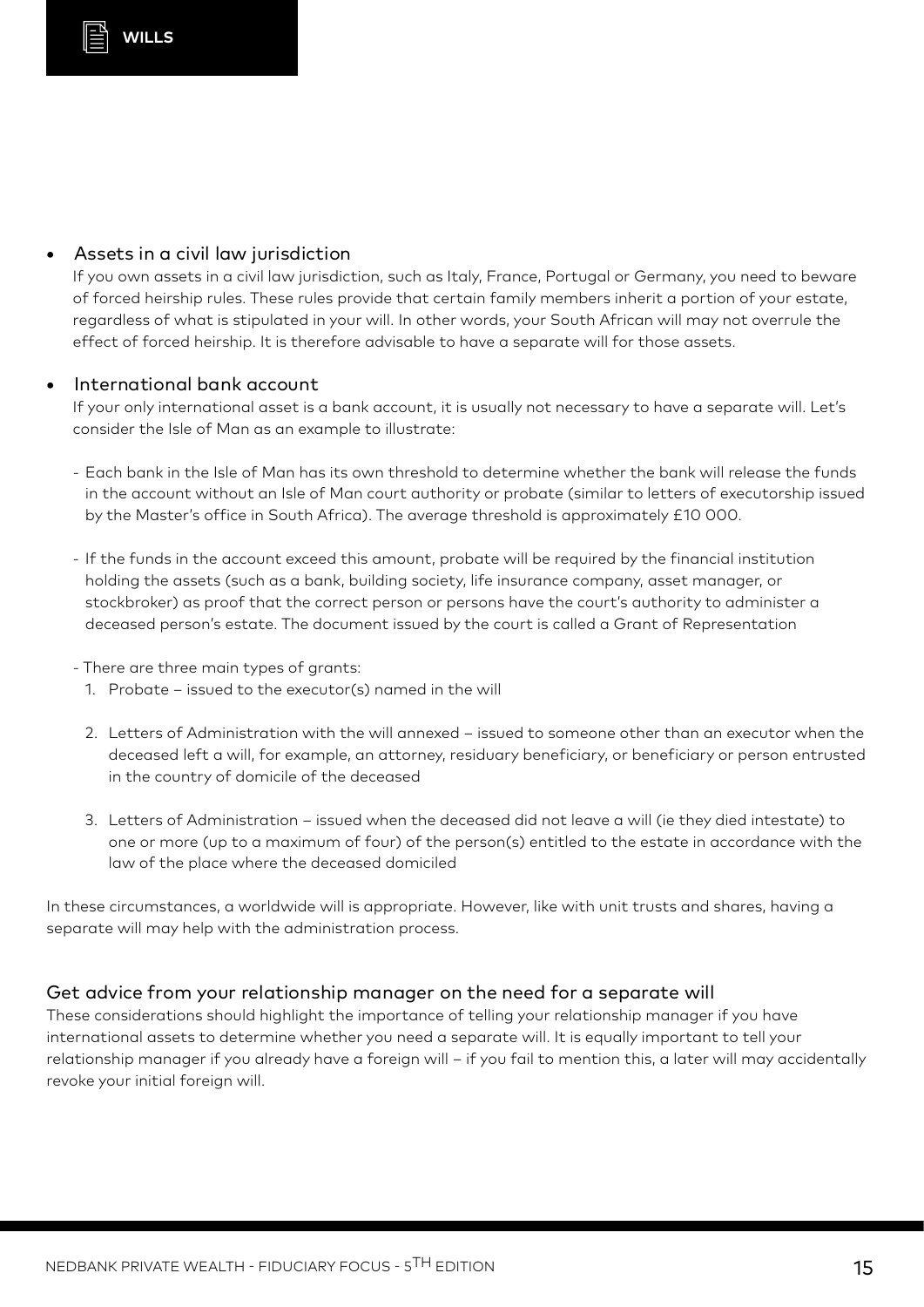#### **The detailed wording of your separate will is crucial**

It is important to carefully consider the country/jurisdiction in which your assets are registered. For example, the Republic of Ireland, Isle of Man, Jersey and Guernsey are separate jurisdictions from the UK. If you own assets there and want a separate will, make sure that it is worded appropriately and does not refer to your 'UK assets'.

#### **There are other alternatives to a foreign will, depending on the nature of your assets**

If you would prefer to avoid the need for a foreign will and probate altogether then, depending on the nature of the assets and the associated tax consequences, the following may be viable alternatives:

- transferring ownership of your international assets to an international trust during your lifetime; and/or
- holding your international investable assets through an international endowment such as the Old Mutual International Investment Portfolio Plus.

Please contact your relationship manager if you wish to discuss anything further or if you would like to arrange a meeting with a fiduciary specialist.